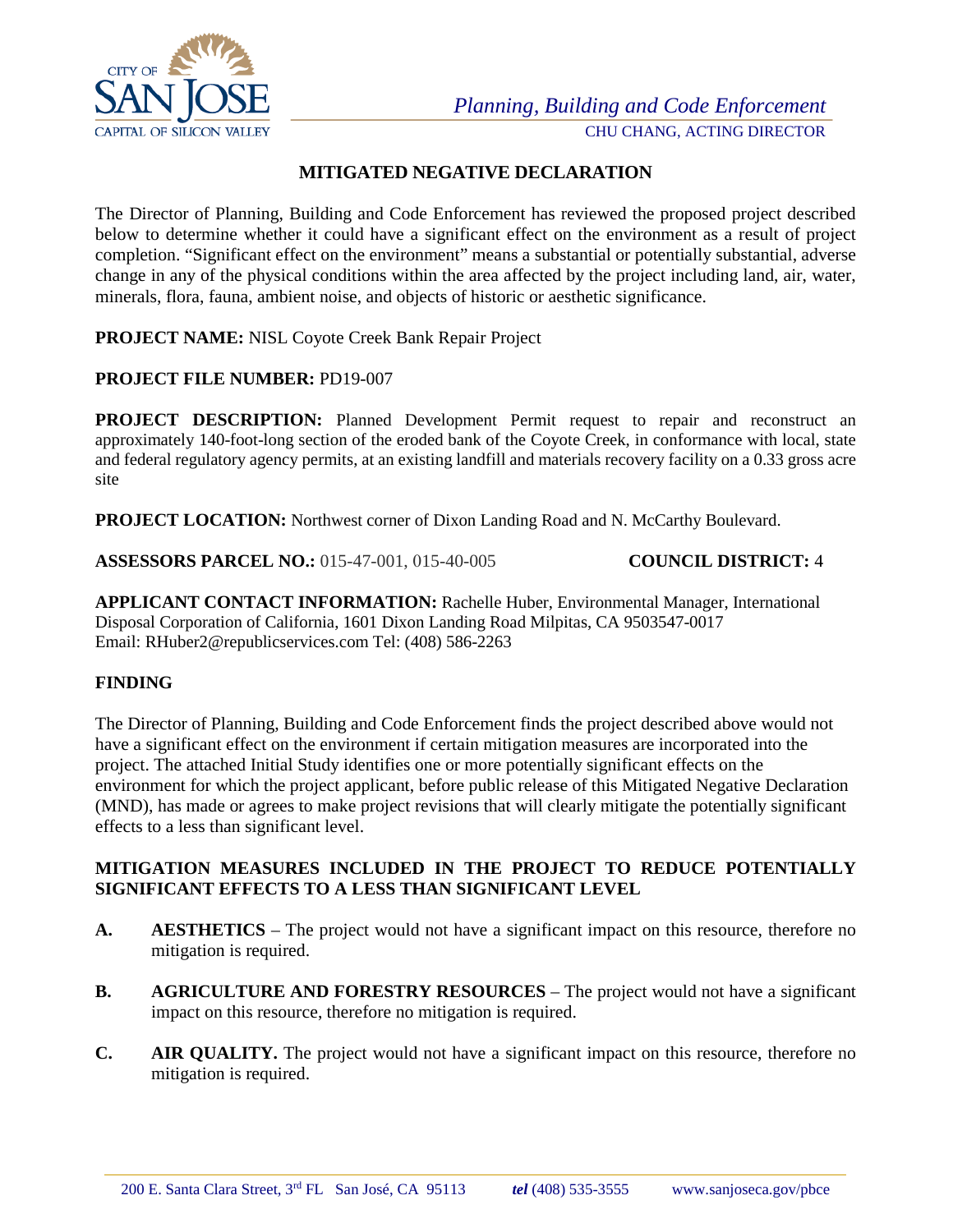# **D. BIOLOGICAL RESOURCES.**

**Impact BIO-1:** The project could have a substantial adverse effect, either directly or through habitat modification, on any species identified as a candidate, sensitive, or special status species in local or regional plans, policies, or regulations, or by the California Department of Fish and Game or US Fish and Wildlife Service.

#### **MM-BIO-1: Obtainment of and compliance with regulatory approval from resource**

**agencies as required:** The project proponent shall obtain permits and approvals from US Army Corp of Engineers (USACE), Regional Water Quality Control Board (RWQCB), and/or California Department of Fish and Wildlife (CDFW) and/or any other agency, as applicable.

If necessary, in order to ensure that the Project results in no net loss of habitat functions and values, Project Proponent shall compensate for the loss of resources or habitat through on‐site restoration/creation, off‐site protection and enhancement of habitat, and/or purchase of mitigation credits consistent with the terms and conditions of permits and approvals from the resource agencies (such as, USACE, RWQCB, and CDFW, and as applicable). On-site or-off-site habitat restoration/creation and/or purchase of mitigation credits consistent with the terms and conditions of the resource agency permits shall be determined in consultation with the resource agencies, as applicable.

Prior to the issuance of any Grading Permit, or any site disturbance, the Project proponent shall prepare and submit to the City's Environmental Supervising Planner, a letter report identifying the compliance process with all agency permits; including copies of all permits obtained from these resource agencies. Within three months of the completion of the Project construction, the Project proponent shall prepare and submit to the Supervising Environmental Planner of the City of San José Department of Planning, Building and Code Enforcement another letter report identifying the compliance process with all agency permits; including any compliance or closure documents obtained from the resource agencies. These plans and reports shall be prepared to the satisfaction of the Supervising Environmental Planner of the City of San José Department of Planning, Building and Code Enforcement.

- **E. CULTURAL RESOURCES -** The project would not have a significant impact on this resource, therefore no mitigation is required.
- **F. ENERGY** The project would not have a significant impact on this resource, therefore no mitigation is required.
- **G. GEOLOGY AND SOILS**  The project would not have a significant impact on this resource, therefore no mitigation is required.
- **H. GREENHOUSE GAS EMISSIONS** The project would not have a significant impact on this resource, therefore no mitigation is required.
- **I. HAZARDS AND HAZARDOUS MATERIALS**. The project would not have a significant impact on this resource, therefore no mitigation is required.
- **J. HYDROLOGY AND WATER QUALITY** The project would not have a significant impact on this resource, therefore no mitigation is required.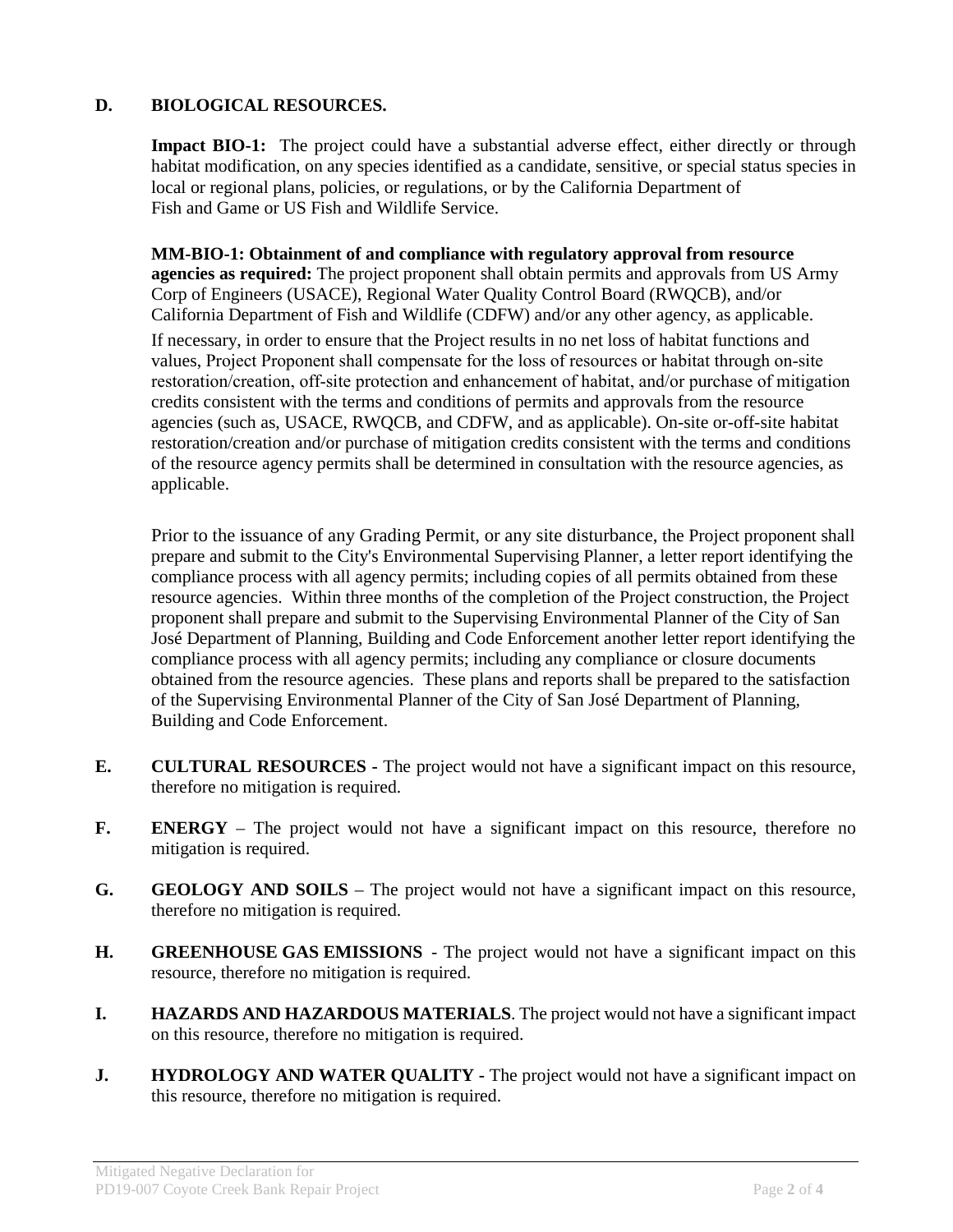- **K. LAND USE AND PLANNING**  The project would not have a significant impact on this resource, therefore no mitigation is required.
- **L. MINERAL RESOURCES**  The project would not have a significant impact on this resource, therefore no mitigation is required.
- **M. NOISE** The project would not have a significant impact on this resource, therefore no mitigation is required.
- **N. POPULATION AND HOUSING** The project would not have a significant impact on this resource, therefore no mitigation is required.
- **O. PUBLIC SERVICES** The project would not have a significant impact on this resource, therefore no mitigation is required.
- **P. RECREATION** The project would not have a significant impact on this resource, therefore no mitigation is required.
- **Q. TRANSPORTATION / TRAFFIC**  The project would not have a significant impact on this resource, therefore no mitigation is required.
- **R. TRIBAL CULTURAL RESOURCES -** The project would not have a significant impact on this resource, therefore no mitigation is required.
- **S. UTILITIES AND SERVICE SYSTEMS** The project would not have a significant impact on this resource, therefore no mitigation is required.
- **T.** WILDFIRE The project would not have a significant impact on this resource, therefore no mitigation is required.
- **U. MANDATORY FINDINGS OF SIGNIFICANCE -** Cumulative impacts would be less than significant. The proposed Project would implement the identified mitigation measures and would have either have no impacts or less-than-significant impacts on riparian habitat or other sensitive natural communities, migration of species, or applicable biological resources protection ordinances. Therefore, the proposed Project would not contribute to any cumulative impact for these resources. The Project would not cause changes in the environment that have any potential to cause substantial adverse direct or indirect effects on human beings.

# **PUBLIC REVIEW PERIOD**

Before 5:00 p.m. on **Tuesday June 1, 2021** any person may:

- 1. Review the Draft Mitigated Negative Declaration (MND) as an informational document only; or
- 2. Submit written comments regarding the information and analysis in the Draft MND. Before the MND is adopted, Planning staff will prepare written responses to any comments, and revise the